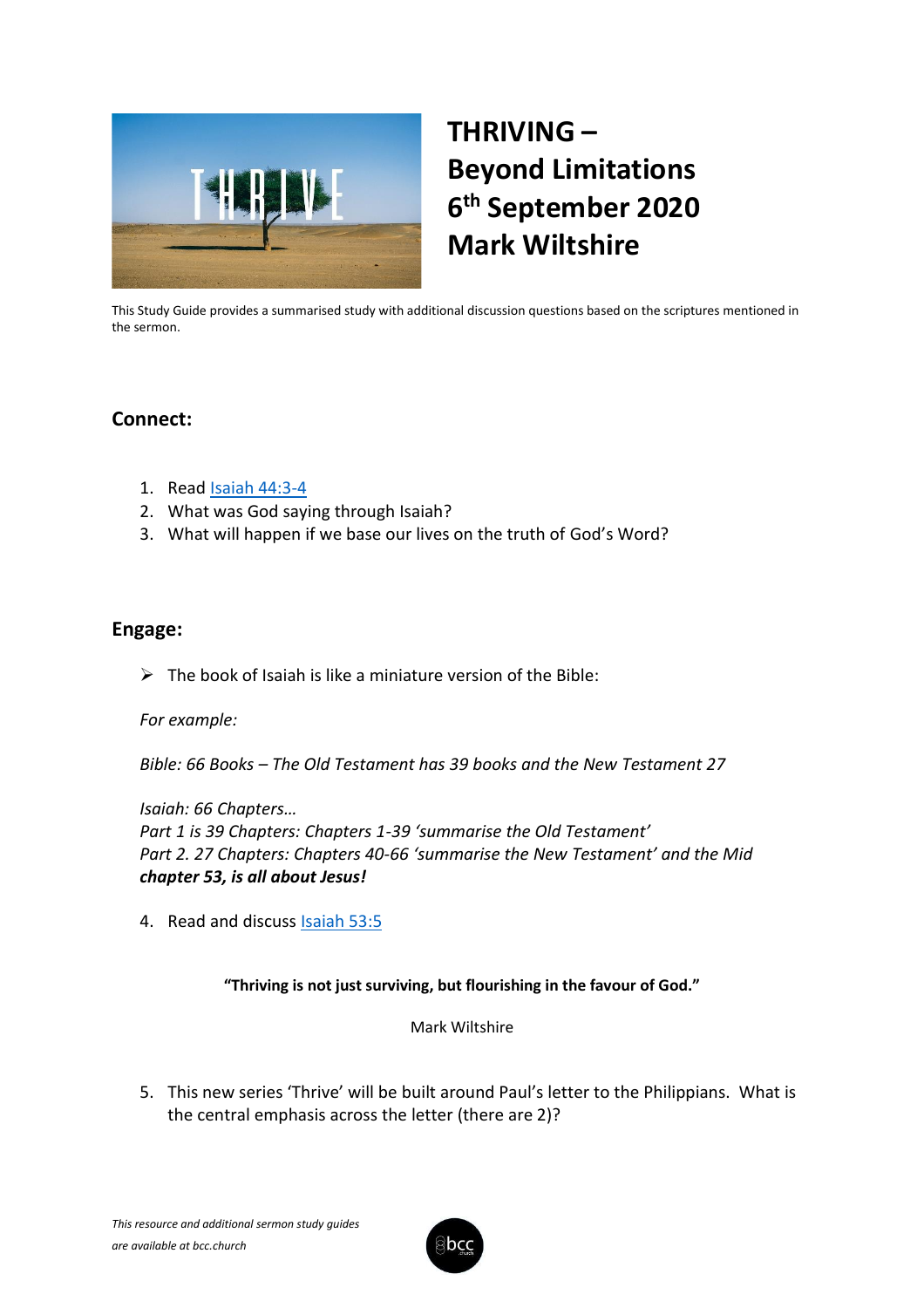# **Framework:**

- $\triangleright$  History behind setting up church in Philippians:
- City of Philippi (Named after Philip II). Significant in the Roman world.
- **Acts 16**: Macedonian call (God closed/opened doors on Pauls 2<sup>nd</sup> Missionary Journey), Silas and Paul working together with others
- Timothy (Mother Jewish / Father Greek) joins group
- **No synagogue in Philippi** minimum 10 men required to start one!
- **1 st Church in Europe** from a riverside prayer group
- **Birthed with an earthquake**! (Key people involved were a businesswoman, Roman NCO, clairvoyant slave girl)
- God gathers **diverse people!**
- 6. Can everyone thrive?

**"This letter is from Paul and Timothy, slaves of Christ Jesus. I am writing to all of God's holy people in Philippi who belong to Christ Jesus, including the church leaders and deacons. May God our Father and the Lord Jesus Christ give you grace and peace."**

Philippians 1:1-2 *(Greetings from Paul)* 

- 7. Why are Grace and Peace important together?
- 8. Israel talked of peace (shalom) in art, literature, scripture, and yet they experienced so much conflict. Why is that?

**"Once you are living in Grace, you will experience Peace."**

John Stott

- 9. When can we thrive?
- 10. Are there limitations to where we can thrive?
- In adversity?
- In chaos?
- In drought?
- Under pressure?
- Through change?

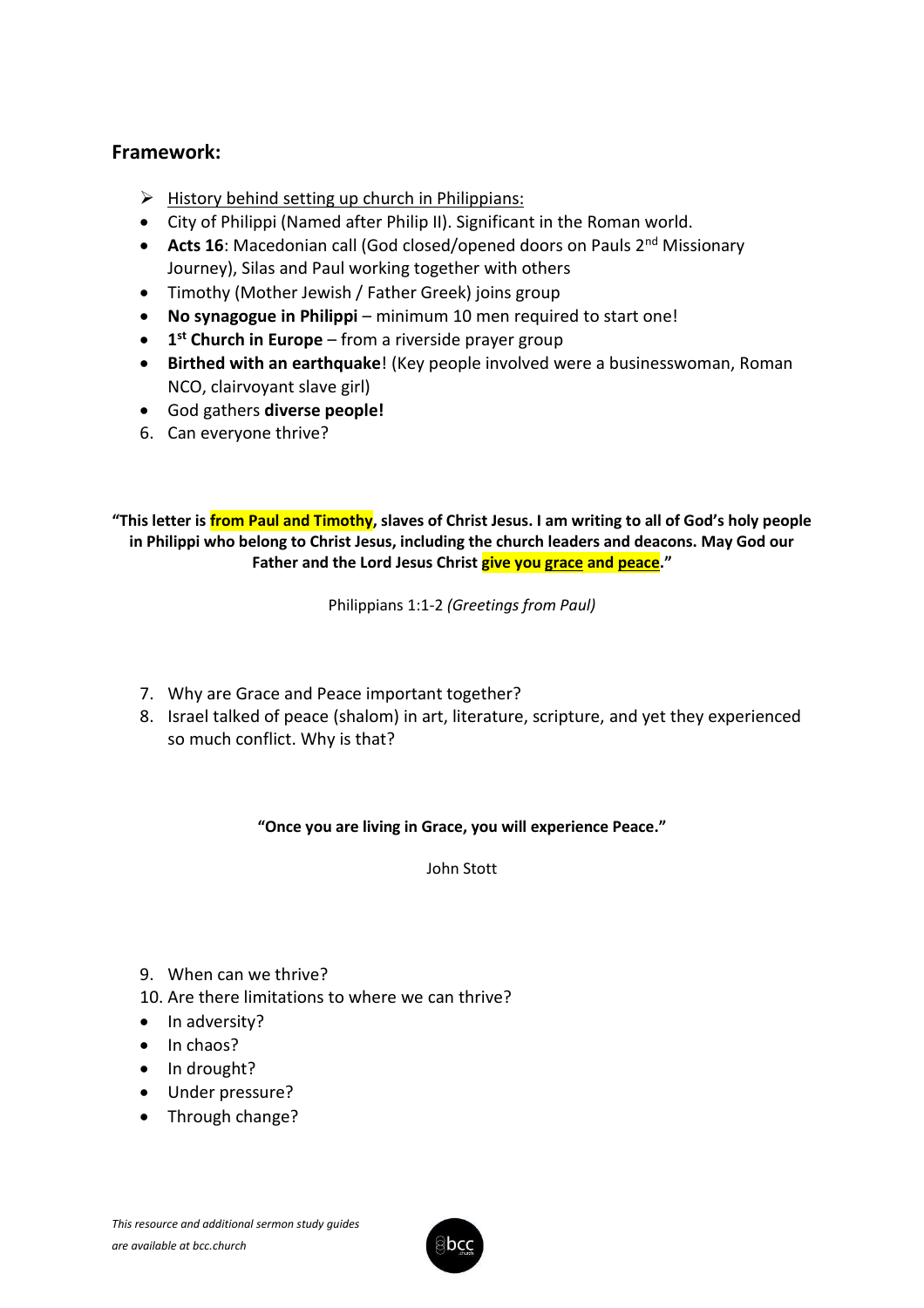#### **"When we thrive, we don't need to force something to happen. We just need to be positioned in the right place and attached to the right source."**

#### Mark Wiltshire

- *"To Thrive"* Definition *(Merriam Webster Dictionary)*
- 1 : to grow vigorously : flourish
- 2 : to gain in wealth or possessions : prosper
- 3 : to progress toward or realize a goal despite or because of circumstances

11. Are you choosing to 'Thrive' or 'Strive'? 12. Let's compare Thriving to Striving:

#### **Thrive – "Flourish"**

- **Builds internal strength:** development, flourish, 'growing' vigorously. **(***[Psalm 1:3\)](https://www.biblegateway.com/passage/?search=Psalm+1%3A3&version=ESV)*
- **Draws in nourishment:** well rooted / grounded, naturally resilient. *[\(Colossians 2:7\)](https://www.biblegateway.com/passage/?search=Colossians+2%3A7&version=ESV)*
- **Naturally develops fruit:** life prospers organically and regularly. God brings what we need. *[\(John 15:5\)](https://www.biblegateway.com/passage/?search=John+15%3A5&version=ESV)*
- **Finds space to rest:** and recover, time to refresh, en'joy'able. *[\(Psalm 23:2\)](https://www.biblegateway.com/passage/?search=Psalm+23%3A2&version=ESV)*
- **Influences all round:** impacts others, flexible, adaptable, able to survive in with change. *[\(Matthew 5:16\)](https://www.biblegateway.com/passage/?search=Matthew+5%3A16&version=ESV)*

#### **Strive – "Hard Work"**

- **External effort:** outward emphasis, appearance, 'gain' through toil.
- **Driven to achieve:** results dependent, attend to every detail.
- **Struggles to find fruit:** 'fruit gathered', competitive thinking, never enough.
- **Non-stop drive,** need to succeed, long term pressure, anxious, risk of burnout.
- **One-directional:** stop start, may damage others, less flexible, risk of collapse.
- 13. Read and discuss [Ecclesiastes 2:22](https://www.biblegateway.com/passage/?search=Ecclesiastes+2%3A22&version=ESV)
- 14. How are you living your life?
- 15. Are you driven by circumstances or are you thriving in God?